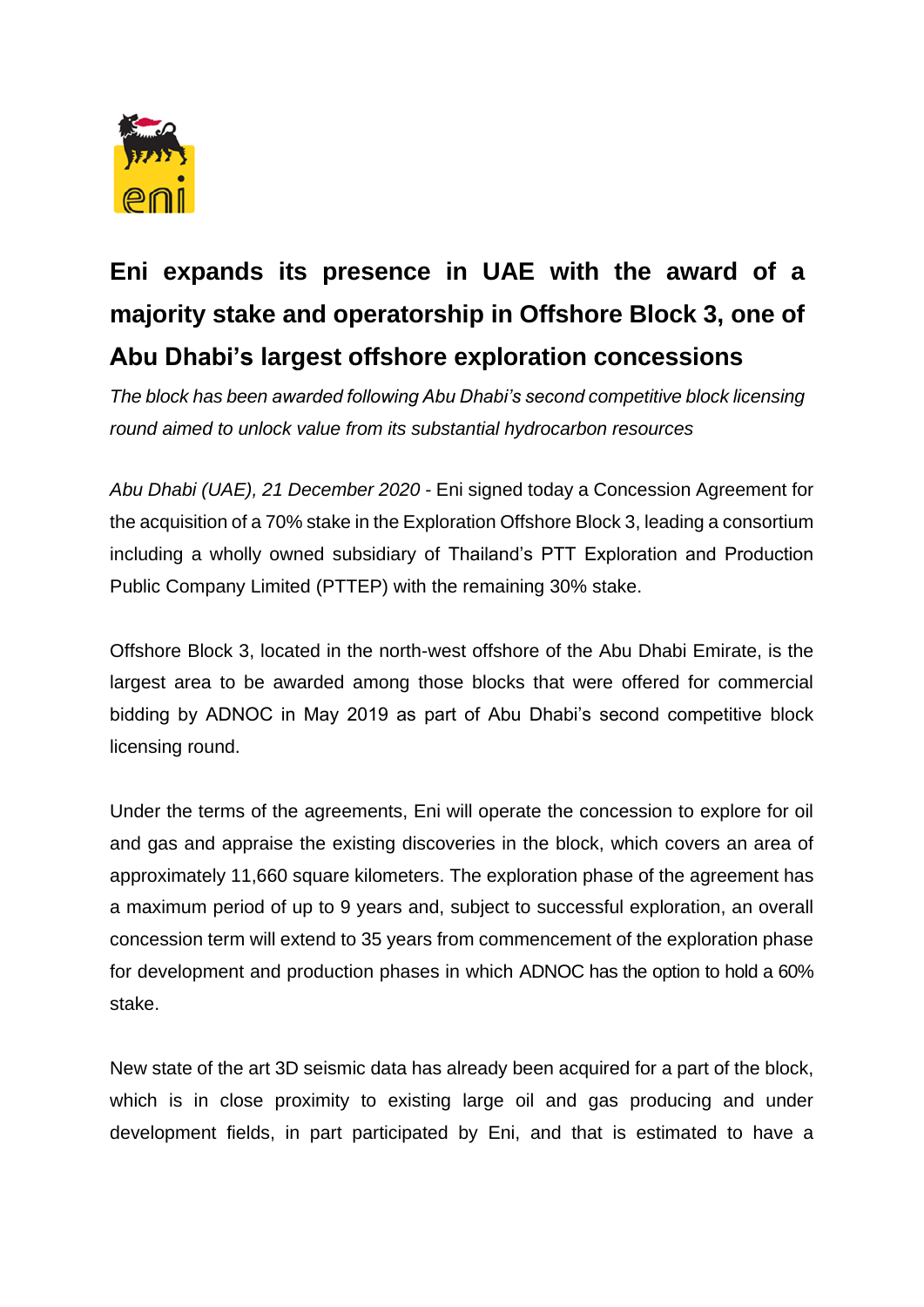promising potential. The near-field nature of the exploration targets will allow to exploit the synergies with the nearby existing infrastructure.

The exploration concession agreement was signed by His Excellency Dr. Sultan Ahmed Al Jaber, UAE Minister of Industry and Advanced Technology and ADNOC Group CEO; Claudio Descalzi, CEO of Eni; and Phongsthorn Thavisin, CEO of PTTEP.

H.E. Dr. Al Jaber said: "This concession award reinforces ADNOC and Eni's growing partnership across our value chain and deepens our relationship with Thailand's PTTEP, one of the key markets for our crude oil and products. This again validates our targeted approach to value-add partnerships that contribute the right combination of capital, technology, capabilities and market access to accelerate the development of Abu Dhabi's hydrocarbon resources. Despite volatile market conditions, we are making very good progress in delivering Abu Dhabi's second competitive block bid round, underscoring our world-class resource potential and the UAE's stable and reliable investment environment. We continue to welcome partners that share our vision to sustainably unlock value from our hydrocarbon resources for our mutual benefit, as we deliver on our 2030 strategy and enable long-term returns to the UAE."

Claudio Descalzi, Eni CEO, said: "This award follows the one achieved by the same consortium in 2019 for offshore exploration Blocks 1 and 2 and represents a further important step towards the realisation of Eni's strategy to become a leading actor in the development and production in Abu Dhabi, a leading region for the oil and gas industry, while contributing through its expertise in exploration to add further resources and exploit all potential synergies with the surrounding fields. It also further strengthens our relationship with our valuable partner PTTEP. Offshore Block 3 represents a challenging opportunity that can unlock significant value thanks to exploration and appraisal of shallow and deep reservoirs".

Phongsthorn Thavisin, PTTEP CEO, said: "This concession award offers another great opportunity for PTTEP to strengthen collaboration with world class strategic partners Eni and ADNOC. The consortium will bring capabilities, experiences and technology to accelerate the development of Offshore Block 3, as well as Offshore Blocks 1 and 2, and lead to a successful discovery. The strategic partnership has been established